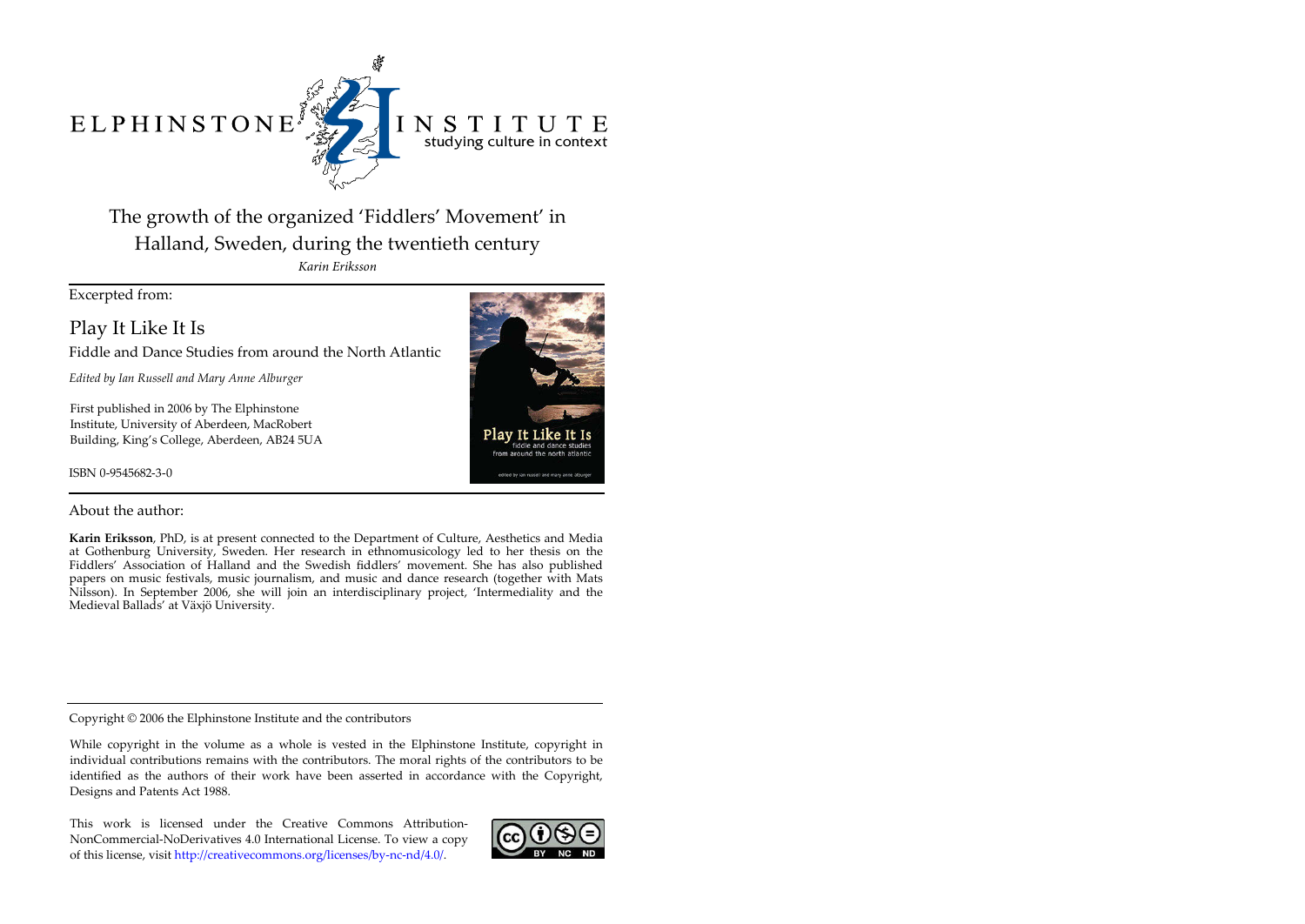# The growth of the organized 'Fiddlers' Movement' in Halland, Sweden, during the twentieth century

## KARIN ERIKSSON

Swedish folk music and dance altered greatly during the first decades of the twentieth century. The innovations created new venues for such activities, in parallel with a conscious redefinition of the music, and alterations to performance practice. These changes occurred as part of the development of the Fiddlers' Movement, *spelmansrörelsen*, an umbrella-like term encompassing the organisation of Swedish fiddlers and folk dancers.

The ideological side encompasses what the Swedish ethnomusicologist Gunnar Ternhag describes as an almost paradoxical connection between the need to keep and save the old heritage of pre-industrial music, and the need to provide musicologists and national composers with new material.<sup>2</sup> His development of Swedish folk music has affected both the practice of folk music, and the research into it. The music is used in new ways, for example, as concert music, rather than as music for dancing; and as music for amateurs to play, rather than 'professionals'.

The 'county' music has also developed into a generic – rather than a general – term, and is seen as comparable to classical music, or to any other mainstream musical genre. This is probably the most striking change, and an accurate description of how the music is now perceived.

This introduction to the Fiddlers' Movement can only touch on the diverse activities and ideologies centred around, and developed from, the movement. The twentieth century changes were multi-faceted, beginning with the introduction of fiddlers' competitions and ending with a musical milieu that includes amateurs as well as professionals; hardcore traditionalists and experimentalists; old-fashioned fiddlers and up-to-date saxophonists and drummers; fiddlers' meetings and folk music festivals.

Amongst this diversity, what has happened to the music? The answer to this question is central to my research. I focused my investigation on one of the organisations that represents a more traditional view: Hallands *spelmansförbund*, the Halland Fiddlers' Association. I then narrowed my research to investigating two central concepts. The first being the concept of folk music; the second being the concept of regional areas, in this case, the county of Halland.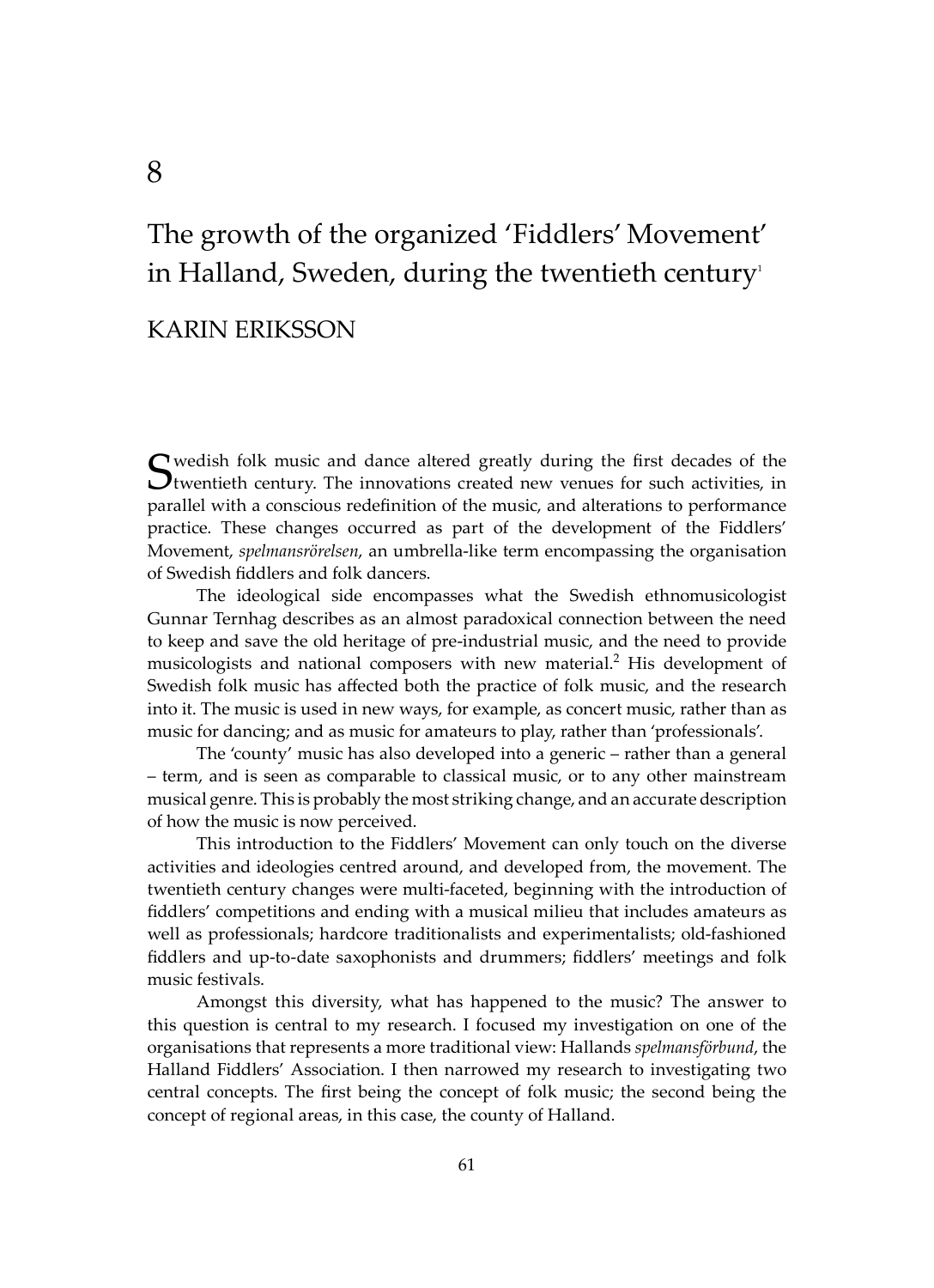#### *Play It Like It Is: Fiddle and Dance Studies from around the North Atlantic*

My research considered the ways in which both are perceived, and looked at any guidelines for the practice of the required skills, for example, what repertoire should be promoted, and what instruments would be regarded as genuine, as folk instruments. These are useful tools for investigating the effect the movement has had on the music, and, perhaps more precisely, on how the guidelines have functioned in the development of repertoire and performance practice in the movement as a whole and in the Association in particular.

Since this situation might seem unusual to those unfamiliar with the role of the county as perceived by those involved with Swedish folk arts, some background information might be helpful. Historically, the Swedish government has been structured around counties, which are the historical regions used as legal administrative units during the Middle Ages.<sup>3</sup> 'Instead of trying', as Benedict Andersson wrote, 'to create imagined communities with the nation as the model', Swedish folklore research centred on the county from as early as the  $1880s<sup>4</sup>$ 

Since then, the county has also been an integral part of the educational system, with each county being thought of as homogeneous. This view, common to the Fiddlers' Movement at the beginning of the twentieth century, was inherited by the Fiddlers' Associations, begun in the early 1930s. The county, as a research area, was also an integral part of folklore study, and the centrality of the county is used both for organising archives, and as part of the presentation of the Swedish nation at international exhibitions. 'County', as a region, is also used by different organisations, many connected to folk traditions (folk music, folk dance, and so on), and thus reinforces the county as a significant entity, ensuring each area is perceived as unique.

The concept of folk music, as used by the individuals in the Halland Fiddlers' Association, is closely connected to the view of folk music provided by researchers, and also to the concept of the county as an important factor in forming, and defining, the specific folk music of the area.

## **Folk music from Halland: a short introduction**

Halland is one of the smallest counties in Sweden, situated on the Swedish west coast, south of Gothenburg. This rather long and narrow region is divided into a coastal section with sandy beaches, and a forested area along the border of the interior lands of southern Sweden.

There are, in fact, few useful descriptions of Halland folk music. One reason is that it is actually difficult, if not impossible, to talk about one particular style of Halland folk music. Another explanation might be that researchers and collectors of folk music in Sweden in the early twentieth century undertook their most important work in other areas, searching for folk tunes o�en older than most of the tunes found in Halland. Nevertheless, there have been a few attempts to describe the music, as, for example, in the work of Gunnar Ermedahl who, in 1973, used theories of cultural change, to try to describe the Halland fiddlers' traditions,<sup>5</sup> while Filip Pärson, thirty years earlier, wrote that: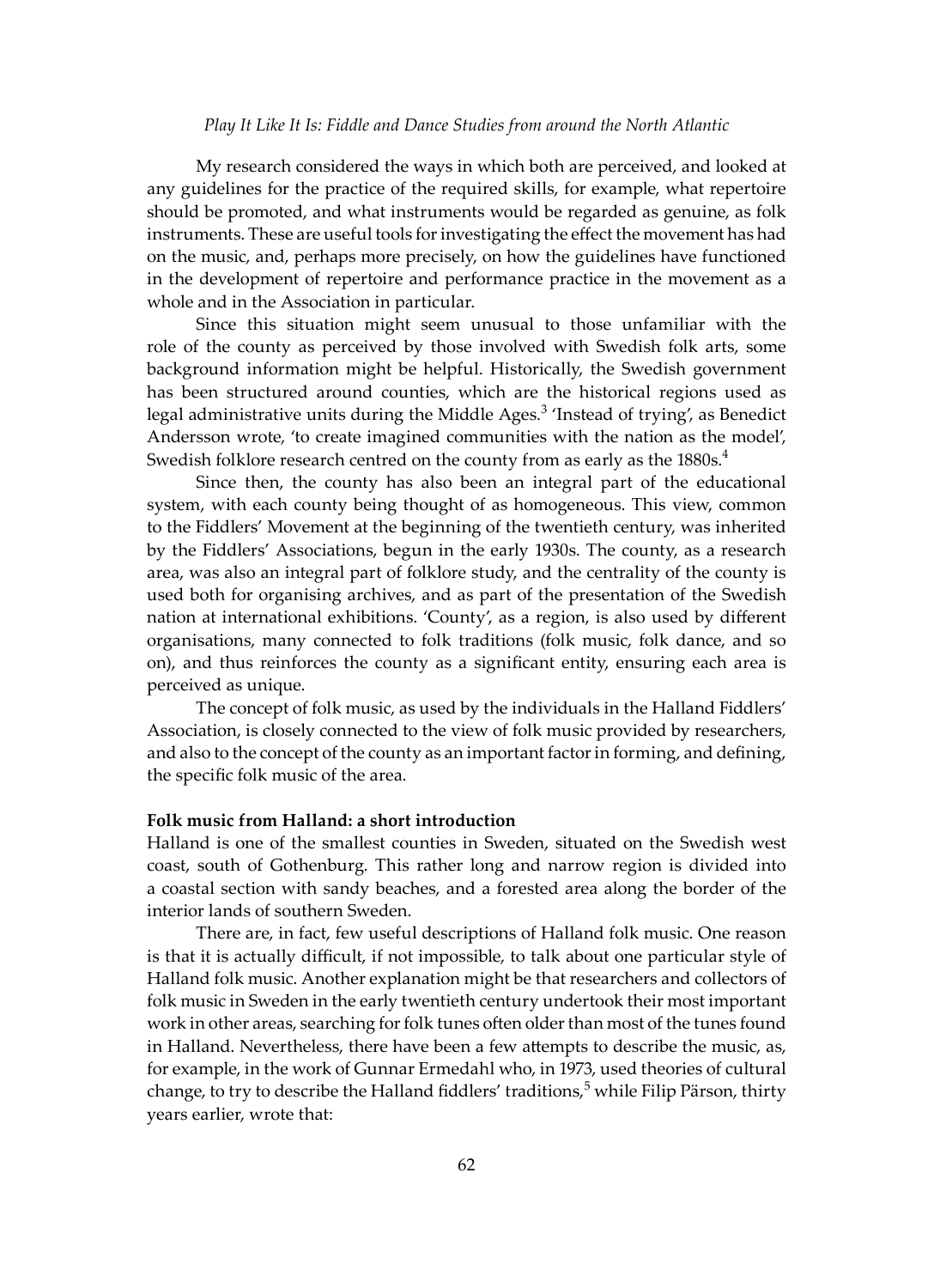#### KARIN ERIKSSON *The growth of the organized 'Fiddlers' Movement' in Halland*

Regarding the fiddlers from Halland, they were, as far as it is known, wellbehaved men, dedicated to their art, but nonetheless – or perhaps because of that, by way of living honourable men.<sup>6</sup>

The connections and similarities with neighbouring counties are clear, and comparing Halland folk music with that from surrounding areas is very fruitful. For example, the music from the northern parts of Halland resembles that of Västergötland, and to some extent that of the music of Bohuslän, north of Gothenburg. In contrast, southern Halland music shares similarities with that of Småland and Skåne; the first is east, the latter is south of Halland. Halland's traditional folk instrument is first and foremost the fiddle, but the melodeon and the clarinet are also found.

The traditional dance the *polska* became central to collectors working at the beginning of the last century since it was, and partly still is, regarded as the Swedish National Dance. The *polska* is a folk dance in triple time, and in Halland there are two major types: even *polskas* and uneven *polskas*. The first have even accents on all three beats, while the uneven *polskas* have accents on the first and third beats. The even *polskas* are more common in the southern parts of Halland, although they are found, to a lesser degree, in the north as well. The uneven *polskas* are found all over the county, with a somewhat larger concentration in the north, where different names are given to different types of uneven *polskas*, as, for example, the *norsker*.



**Figure 1** An even *polska* from Halland called 'Gammel-polska' ('The Old Polska') after Otto Johansson, Våxtorp



**Figure 2** An uneven *polska* from Halland called '*Honunsgpolskan*' ('The Honey Polska') after Albert Drakenberg, Lindome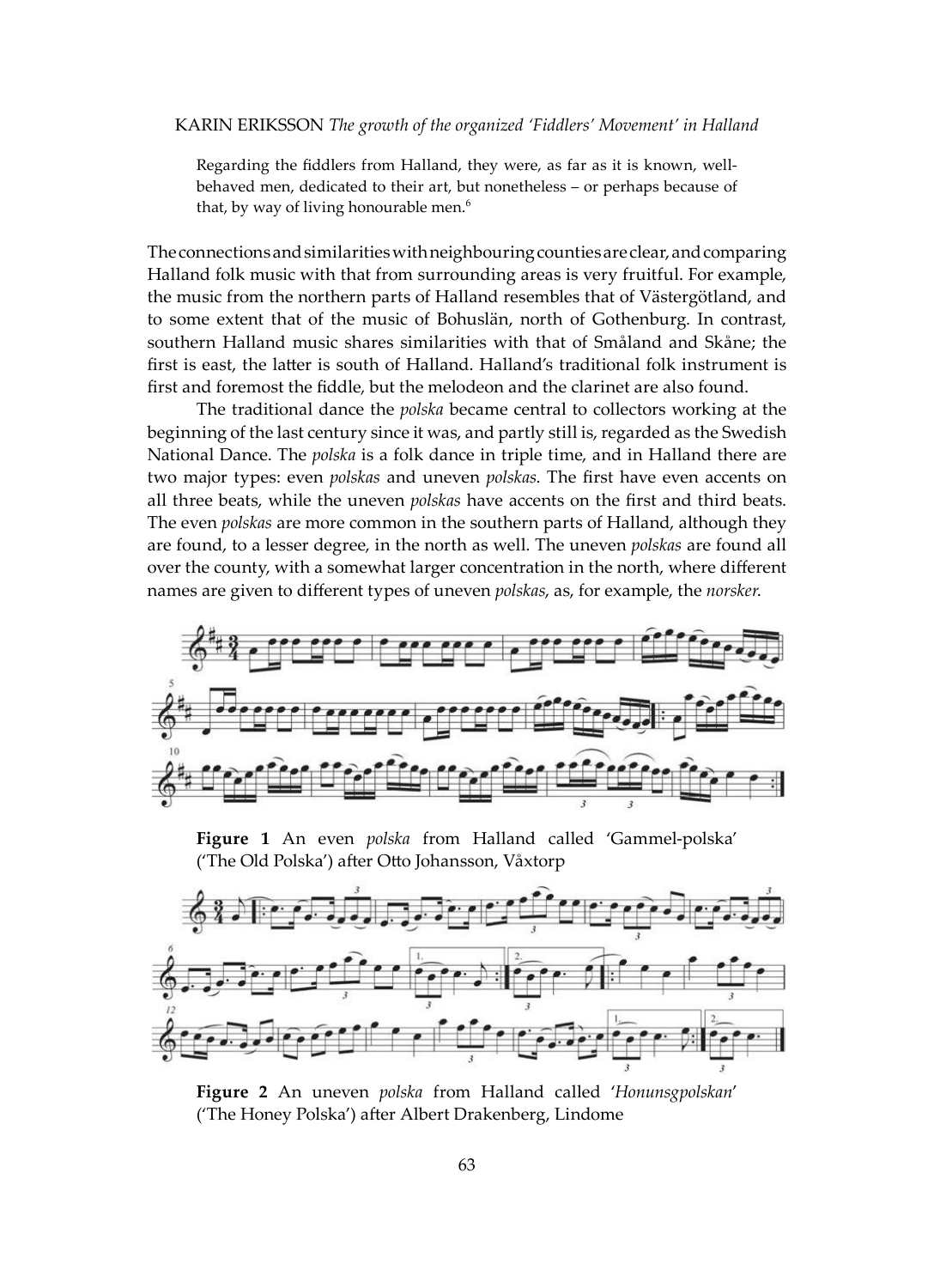Similar divisions are also found in the distribution of the *engelska* and *kadrilj*, the former being more common in the north of Halland, the latter in the south. In reality, it is hard to find any clear musical divisions between southern and northern Halland, perhaps in part because the music is similar in tonality, as most of the tunes are in major keys. The most common type of tune is the waltz, although marches, polkas, mazurkas, and *scho�is* are also found.

#### **The Halland Fiddlers' Association**

The Halland Fiddlers' Association is one of the oldest in Sweden, having celebrated its seventieth anniversary in 2001. It was created not only by fiddlers, but by scholars, teachers, and others interested in the history and traditions of their county. The Association initially functioned more as a gathering place for playing together rather than as an organisation for the local fiddlers. But, during the 1940s and 1950s a new way of performing folk music began, the *spelmanslaget*, the 'fiddlers' club', and the Association gradually changed into an umbrella-organisation for these groups.

According to minutes from a meeting in 1931, the aim of starting the Halland Fiddlers' Association was 'to support each other in the work to create and maintain the interest for old folk music from Halland.<sup>7</sup> The idea of promoting Halland folk music has been the main purpose from 1931 to the present. Tunes from Halland have been published and recorded on LPs, fiddlers' meetings (*spelmansstämmor*) organized, public concerts held, and so on, as well as, naturally, teaching the fiddlers in Halland to play tunes from Halland. This all rests on the idea that Halland folk music is distinctive and unique. In fact, using the concept of Halland, as a county, as the reason for choosing particular tunes is both exclusive and inclusive: exclusive in that it regulates what a fiddler from Halland should play (and not play), but also inclusive, in a more positive sense, since there are opportunities for fiddlers to choose what they play.

The determination of the leading figures in the Association to promote Halland folk music resulted in a common, mainstream, repertoire of specific tunes. This was probably not originally foreseen or expected, but may have been the result of lack of time, money, and opportunities. However, it has resulted in a different, and more homogeneous, picture of Halland folk music than that found in sources such as fiddlers' notebooks, field recordings, and printed music.

In the archive material connected with the Association, it is often possible to see that they attempted to make the fiddlers play 'tunes from the areas south of Gothenburg', attempting to control the fiddlers, and ensure that Halland fiddlers played music from Halland. The fact that the Association made these kinds of statements, or diktats, clearly indicates that what the fiddlers actually played was not always in accordance with the aims of the Association. This leads to the question of whether the message that the Association wanted to deliver, reached its members. Significant research material from the early 1970s actually shows that the repertoire in the fiddlers' clubs at this time had a common basic repertoire containing tunes from Halland, tunes from the nearest neighbouring counties, and tunes from the rest of Sweden as well.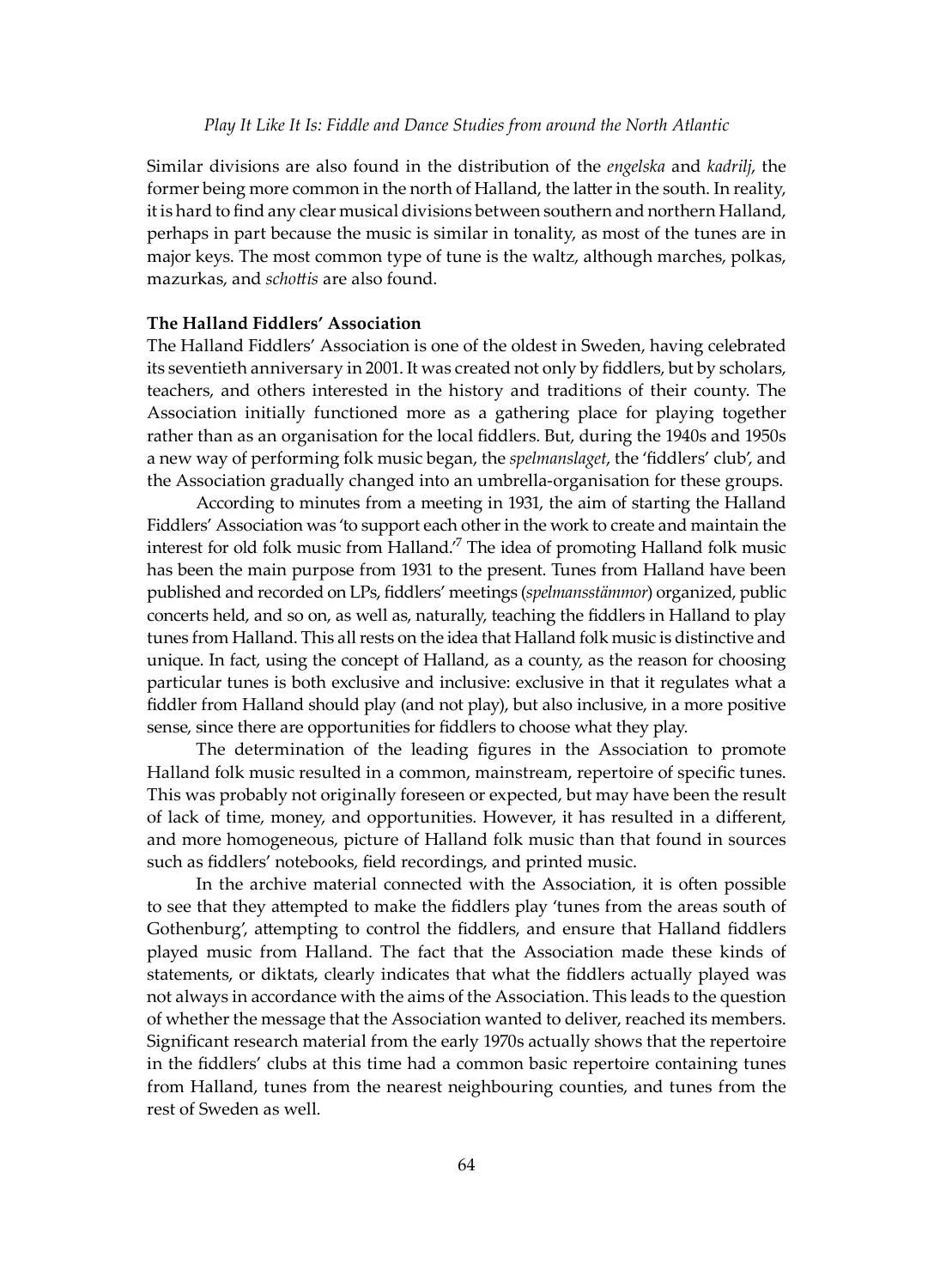#### KARIN ERIKSSON *The growth of the organized 'Fiddlers' Movement' in Halland*

Each separate fiddlers' club also had a more specific repertoire, mostly dependent on individual players in the group. Being a member of a Halland Fiddlers' Club and part of the folk music scene in Halland myself, since the 1980s, my own experience shows that this is still very much the case. As a fiddler you need to know tunes in common, so that you are able to play with 'strangers', but you also are able to build up your own repertoire. This is how the fiddlers' clubs work as well, having both a common and a more specific repertoire.

These common tunes, known and played by everybody, are used during the fiddlers' meetings, o�en as a part of a stage programme. The Swedish word for these tunes – *allspelslåtar*, common tunes – indicates that they are to be played by everybody. The pre-fix all- is also used in other contexts, indicating something that everybody is able to do, for example, *allsång*, a song for everyone. The tradition of playing these tunes at the fiddlers' meetings is one of the new elements that are a part of the Fiddlers' Movement, and was introduced at fiddlers' competitions during the first decades of twentieth century. $8$ 

When the Association wanted to increase the number of Halland tunes in the local fiddlers' repertoires, the tunes were introduced as common tunes. For example, the material from the 1970s indicates that the repertoire of club players declined, becoming much more limited, and changed from a more general Swedish repertoire to a more specifically Halland one. Many of these changes were due to a single driving force in the clubs – the individuals in the Association who were usually the most enthusiastic. One single individual in a group can more or less shape the group's directions regarding both what to play, and how to play it.

### **'***Bruastregen***' – a common tune from Halland**

I will take a wedding-march from Halland called '*Bruastregen*', as an example of a common tune that has been used in several different ways. '*Bruastregen*' can easily be regarded as one of the most important common tunes from Halland, used today both at fiddlers' meetings and at weddings, and played by almost every fiddler in Halland. It is in two parts, usually played in G major, and can be regarded as a typical Swedish wedding-march.



**Figure 3** '*Bruastregen*' as played by August Ysenius on Swedish Radio, 1941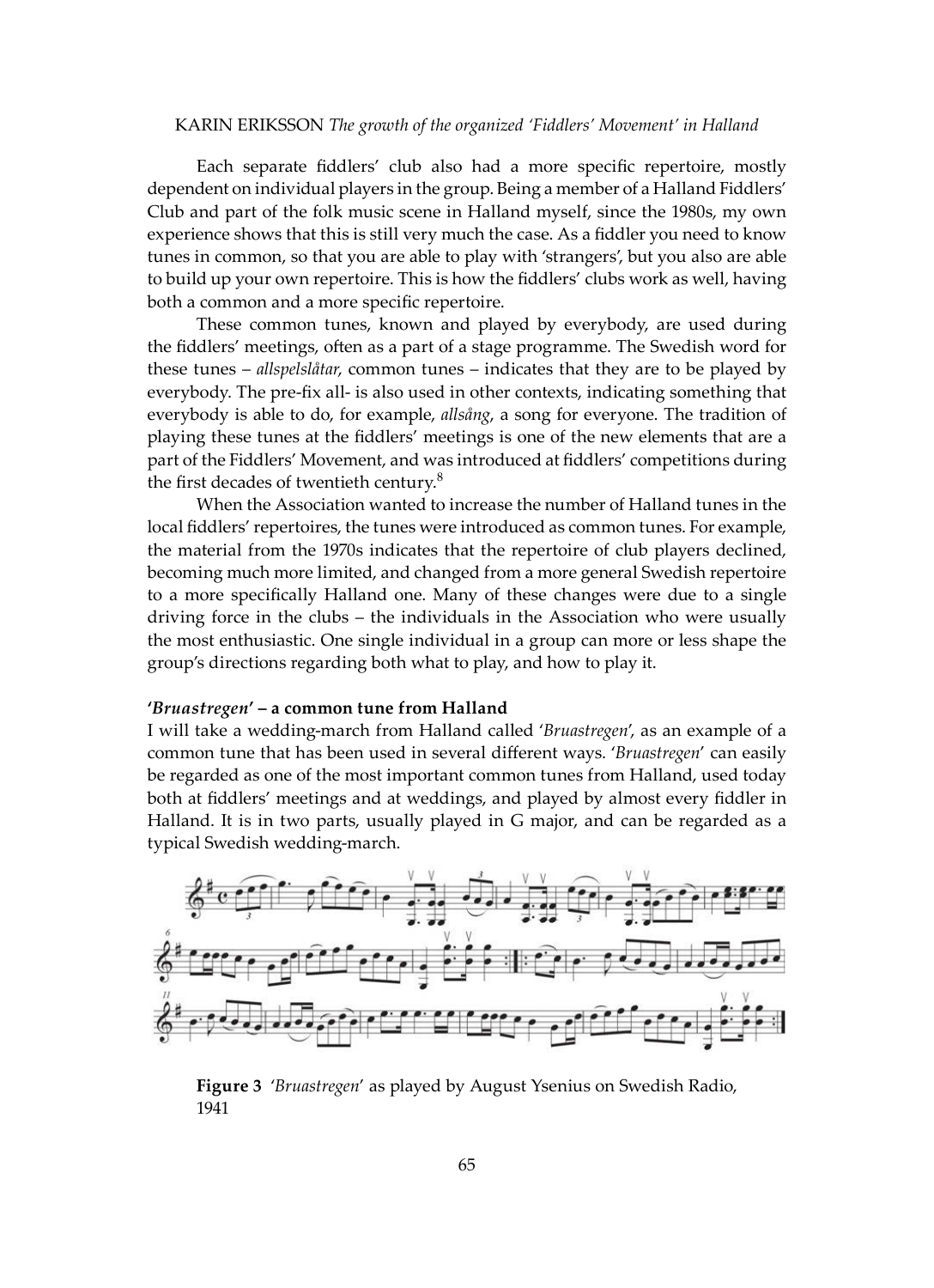#### *Play It Like It Is: Fiddle and Dance Studies from around the North Atlantic*

One of the earliest recordings of this tune is by a fiddler and collector named August Ysenius (1877-1959), who is best known for his large collection of folk tunes and songs, mainly from southern Halland. Ysenius recorded '*Bruastregen*' for a radio program in 1941, and his version differs greatly from how it is usually played today, both in the melody and in his military, march-like, playing (see Figure 3).<sup>9</sup>

 Another collector in Halland, Filip Pärson (1873-1943), also wrote down a version of this tune from Knäred in the southern parts of Halland, but in a slightly different way, and this version is the one most commonly heard in Halland, the version 'that everybody plays'. Pärson was a contemporary of Ysenius, and both participated in the early activities of the Association, and often gave popular lectures about folk music and folk traditions. Why Pärson's version became the standard version can partly be explained by his high standing as a fiddler and collector in the Association, through which he had the opportunity to circulate his transcriptions to all the Association's fiddlers. His version is also published in both of the Halland folk music booklets (edited by the Association), as well as in other printed works.



**Figure 4** '*Bruastregen*', as transcribed by Filip Pärson and arranged by John Helge Johansson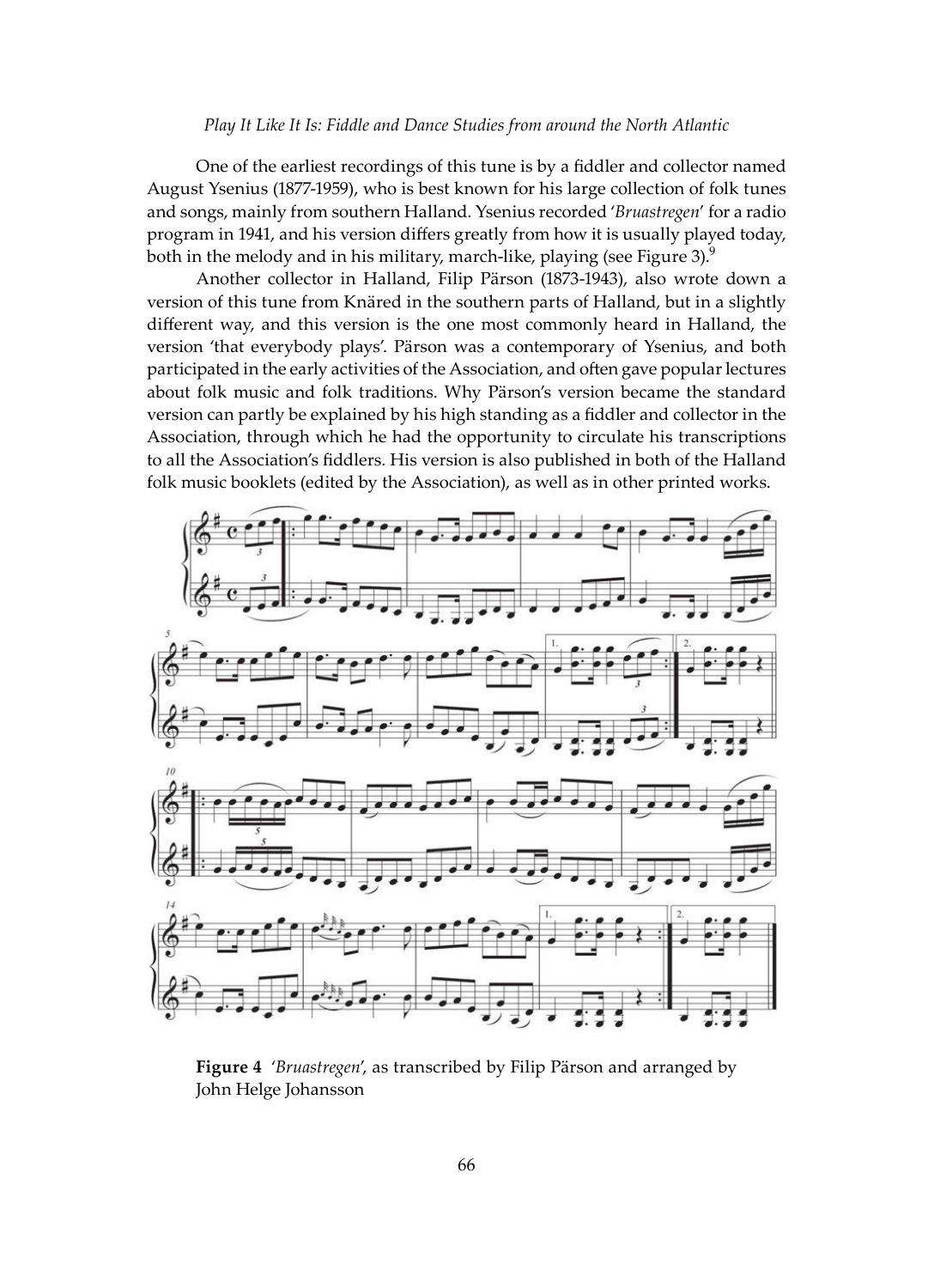The Association recorded this version in 1976, performed by the fiddlers' club *Sibbarps spelmanslag* (see Figure 4).<sup>10</sup> The tempo differs significantly from that of Ysenius's performance, 76 beats per minute (bpm) compared with Ysenius's 104 bpm, and they also interpreted the tune in a more polished way than Ysenius's much rougher playing. Today, Pärsons' transcription, arranged by Johansson, is the usual version heard in the fiddlers' clubs, and the same is true of several other tunes that he transcribed, which were published by the Association.

The tune has also changed more recently, in that it has now appeared in a new and different context. In 1999, the fiddler Hans Kennemark (together with the Swedish troubadour Alf Hambe) composed a folk music Mass for choir, fiddlers, double bass, and other instruments. $11$  The Mass contains both newly-composed music, and traditional tunes from the Swedish west coast, particularly from Halland, one of which was '*Bruastregen'*. In the Mass, the music was used as the setting for a liturgical text written by Hambe, and the music is the same as the version transcribed by Filip Pärson, although, in fact, it is presented as 'a march a�er Pärson'. The lyrics are 'Blessed is he who came in the name of the Lord', used in the part of the mass that recounts the story of the prodigal son, and the tempo is now even slower (54 bpm). In this semi-classical arrangement, in a liturgical context, the tune becomes material for new music, even if the basic form and melody are kept almost unchanged.



**Figure 5** An excerpt from the Mass, with part of the '*Bruastregen*' melody. The text reads 'Blessed is he who came in the name of the Lord'.

What can we gain from this brief comparison of three versions of the same tune, whose original role was, and partly still is, as a march, played for weddings. One is that a single tune, or more correctly, different versions of the same tune, can be used in quite different ways, in this case:

- 1 As a part of a radio programme
- 2 As part of a recording that presents and represents Halland folk music
- 3 As material for a new composition used in a new context: the Lutheran church

The same musical material, then, depending on the context and its use in that context, can stand for, and signal, entirely disparate musical roles, and functions. These three examples also represent three different phases in twentieth-century Swedish folk music history: